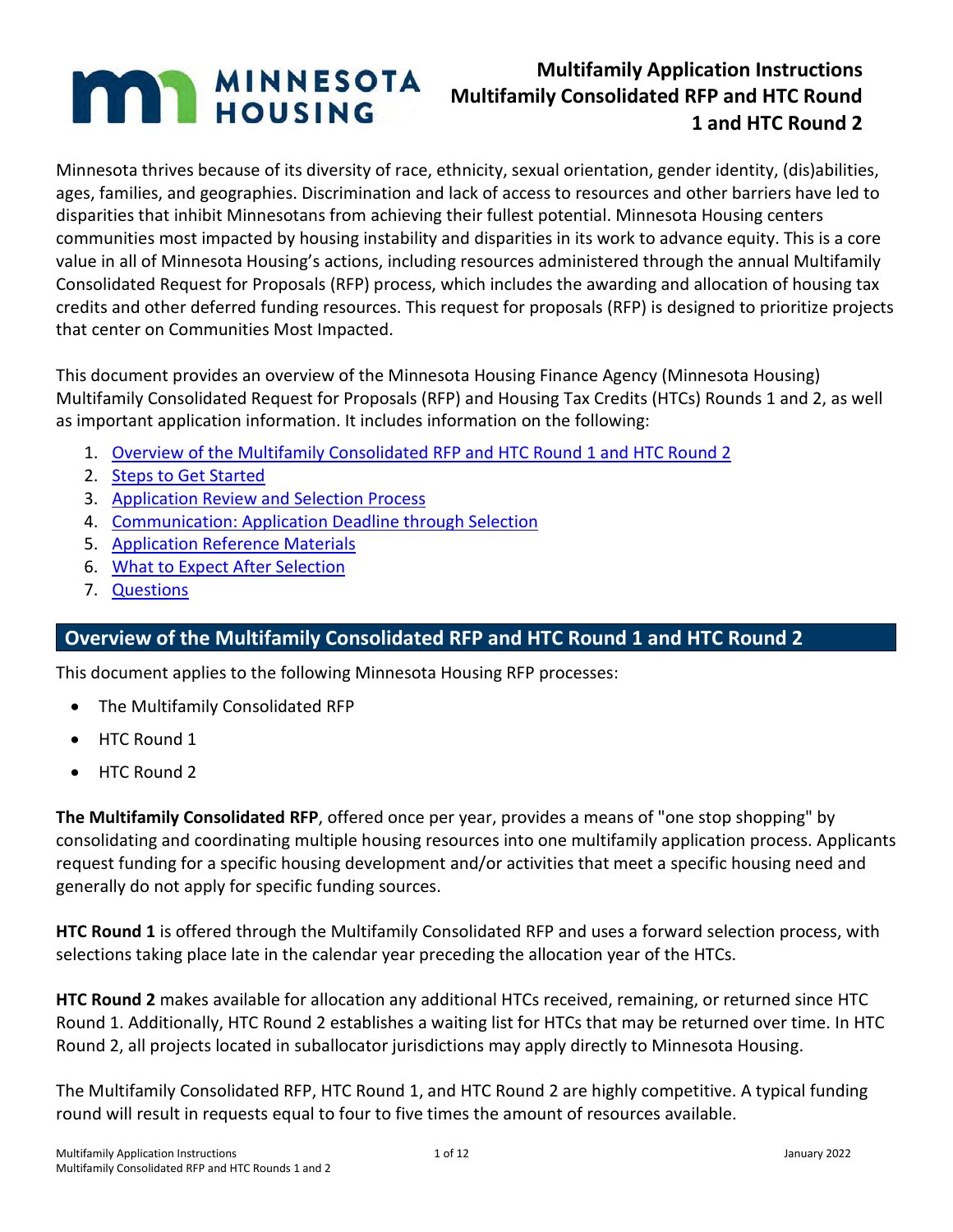For more information on the HTC application cycle, and who is eligible to apply for HTC Round 1 and/or HTC Round 2, refer to the current [2022-2023 Qualified Allocation Plan \(QAP\).](https://www.mnhousing.gov/get/MHFA_238915)

This document is intended to provide general instructions and information regarding Minnesota Housing's application and selection process. Each funding source is subject to specific requirements and limitations that are not set out in detail, or modified by, this document. The allocation of HTCs is governed by the state of Minnesota QAP, the Self-Scoring Worksheet, and the Scoring Guide. Applicants who are applying for 9% HTCs, deferred loans with 4% HTCs, or deferred loans only, should refer to those documents.

## <span id="page-1-0"></span>**Steps to Get Started**

Interested applicants can follow six basic steps to get started:

- 1. Review available resources and request technical assistance.
- 2. Review eligibility requirements.
- 3. Review additional funding and application requirements.
- 4. Determine the financial structure and what application type you need to submit (single or dual).
- 5. Create a Multifamily Customer Portal (Portal) account.
- 6. Gather your materials and apply by the deadlines.

This document outlines steps and considerations for submitting an application. Applications that do not include one or more of the following specific conditions by the applicable deadline may be considered ineligible for further processing:

- Meet Pre-Application deadlines if applying for:
	- o Innovative Construction Techniques preference
	- o Section 811 Project-based Rental Assistance (Section 811 PRA)[1](#page-1-1)
- The qualification forms and complete financial information. This includes the Qualifications of Service Provider, when applicable.
- The required application fee
- Evidence of site control
- A site map
- The Multifamily Workbook **NOTE**: To be considered for a 9% HTC project or a deferred loan with 4% HTCs project, the HTC Info and Determination of Credit tabs in the Multifamily Workbook must be completed.
- Submission of the Self-Scoring Worksheet on the Portal-based Scoring Wizard
- For HTC projects, submission of a market study
- Architectural submissions meeting Minnesota Housing's Rental Housing Design and Construction **Standards**

**NOTE:** Applicants must use the most current version of application forms, which can be found in the Portal with footer dates consistent with the current funding round.

<span id="page-1-1"></span>Multifamily Application Instructions and the control of the control of the control of the control of the control of the control of the control of the control of the control of the control of the control of the control of t <sup>1</sup> Awards of Section 811 Project-based Rental Assistance are contingent on Minnesota Housing having a signed agreement with HUD.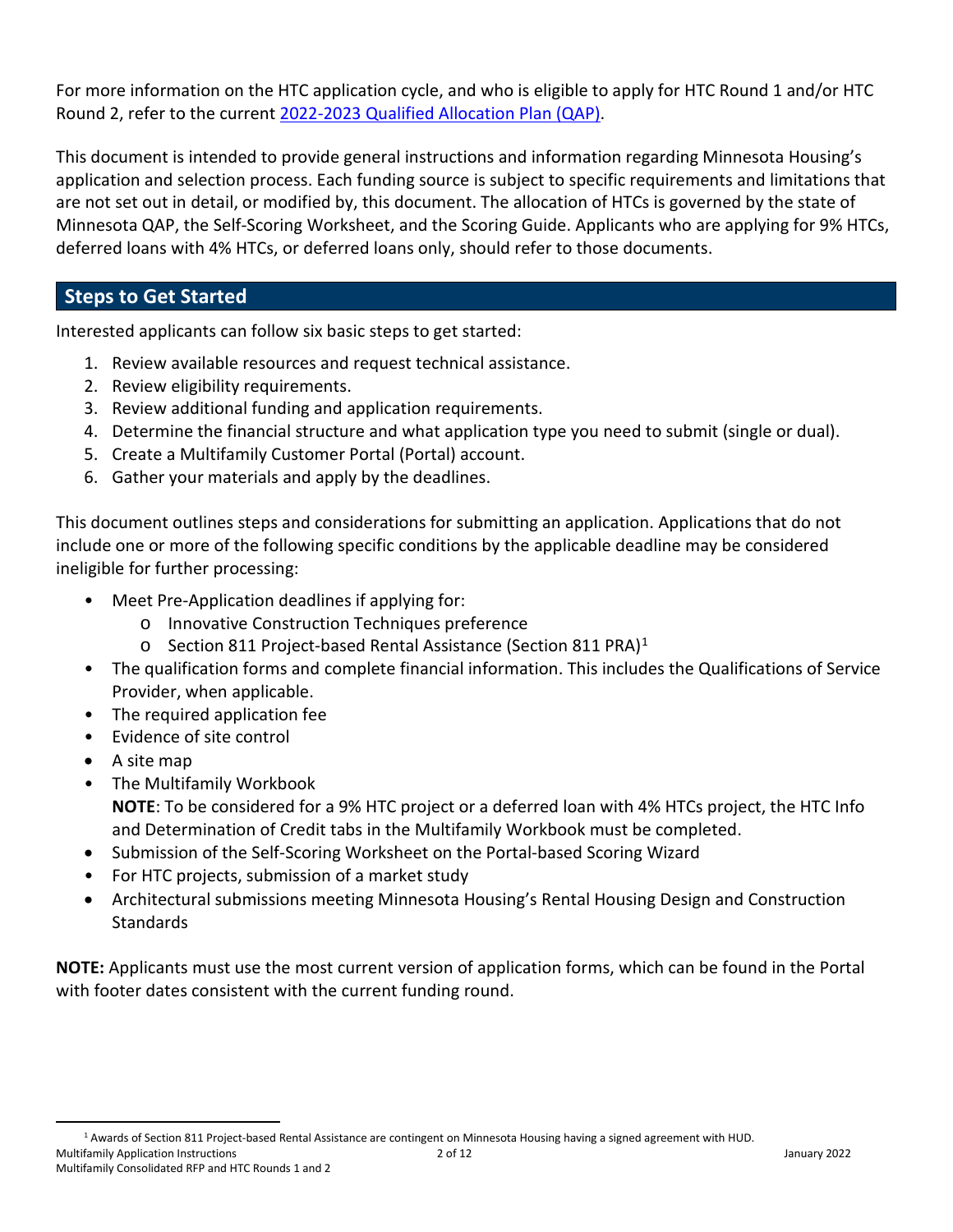#### **Step 1: Review Available Resources and Request Technical Assistance**

A number of funding sources depend on availability of state or federal resources. Notification of state resources and amounts available will be provided following the conclusion of Minnesota's legislative session.

## **Multifamily Consolidated RFP / HTC Round 1 Resources:**

- Amortizing mortgages
- 9% HTCs
- Deferred loans
- Section 811 PRA
- Funding Partner Programs

Minnesota Housing also reviews competitive applications requesting deferred loans that are structured with 4% HTCs during the Multifamily Consolidated RFP process. Although projects may be selected for deferred loans with 4% HTCs in the Multifamily Consolidated RFP, projects will not receive an award of 4% HTCs at selection. The project must undergo the Preliminary Determination process. Section 42 of the Internal Revenue Code (IRC) establishes procedures for obtaining HTCs through the issuance of tax-exempt volume limited bonds (Sections  $42(m)(1)(D)$  and  $42(m)(2)(D)$ ). As part of the process to obtain approvals for using 4% HTCs in a proposal, applicants must submit a separate application to Minnesota Housing for review and issuance of the required  $42(m)(1)(D)$ , and as appropriate,  $42(m)(2)(D)$  Preliminary Determination for 4% HTCs. Minnesota Housing does not consider requests solely for volume limited tax exempt bonding authority in the RFP/HTC Round 1.

## **HTC Round 2 Resources:**

- Amortizing mortgages
- 9% HTCs
- Deferred loans, subject to funding availability

Projects that meet the following qualifications will have priority in HTC Round 2:

- Previously received HTCs from Minnesota Housing or a suballocator: and
- Have an annual tax credit shortfall of at least 5% but not more than 33.33% of the total qualified annual tax credit amount.

## **HTC Round 2 Applications: Submit a Resubmittal or Full Application**

Applicants who are resubmitting an application from Round 1 of the same Multifamily Consolidated RFP and HTC Round 1 allocation year only need to pay the supplemental fee. New applications must pay the full application fee.

Fully allocated projects cannot request supplemental HTCs unless there is a justifiable increase in eligible basis.

## **Request Technical Assistance**

Applicants are strongly encouraged to request technical assistance by filling out and submitting the [Technical](https://www.cvent.com/d/07qgjj/3B)  [Assistance Request Form.](https://www.cvent.com/d/07qgjj/3B) Technical assistance is a consultation with Minnesota Housing staff to review project concepts, project workbooks and financial structures, preliminary building design or scopes of work, and information on the Minnesota Housing's scoring process. Given the highly competitive nature of the RFP, technical assistance is strongly recommended for all applicants and particularly those who are newly applying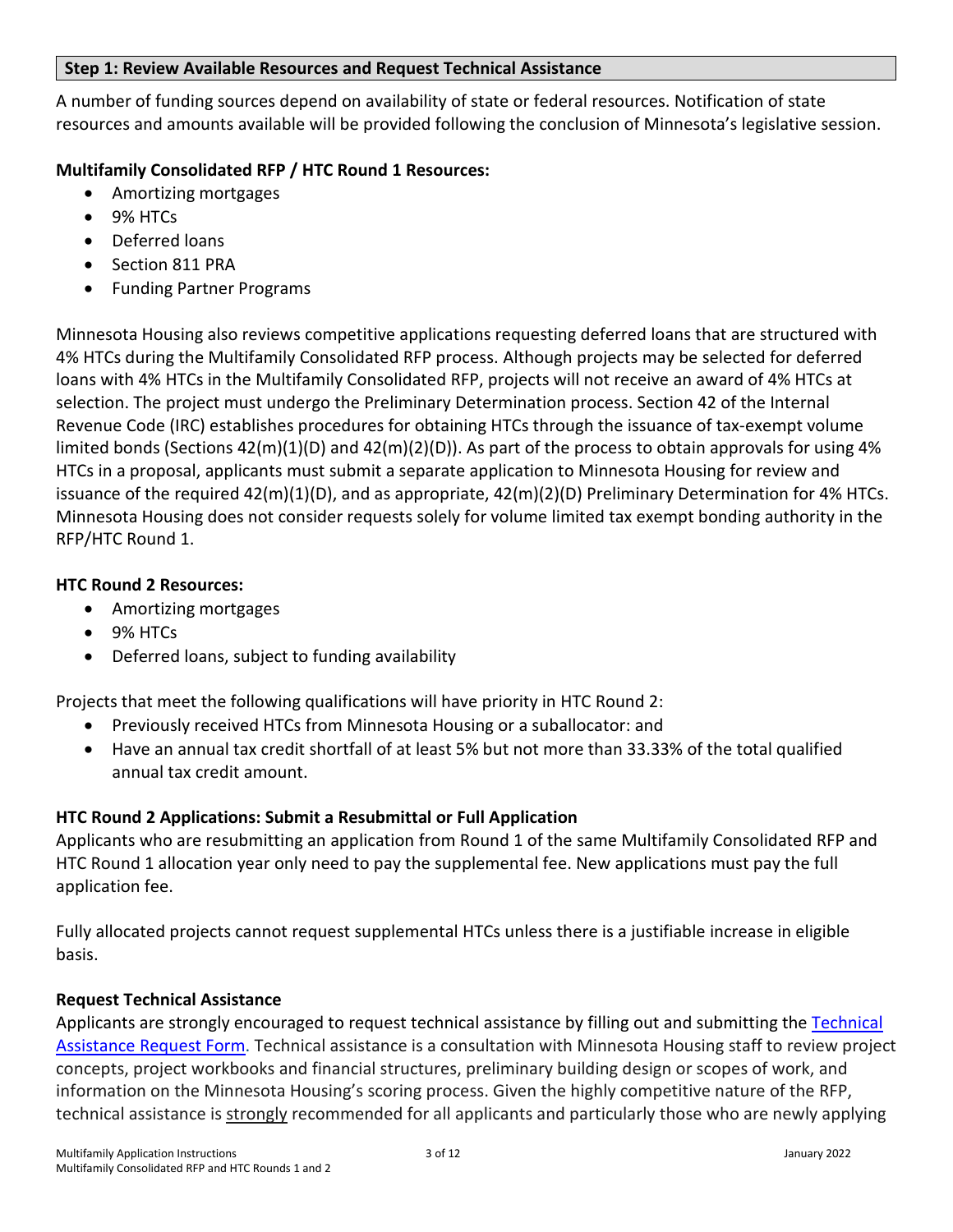to Minnesota Housing. Projects with certain characteristics, including, but not limited to, community facilities, unique design features, intended tenant preferences, or other unique project attributes, are also encouraged to request technical assistance.

#### **Sign Up for the Multifamily eNews**

Interested applicants should sign up for Minnesota Housing's [Consolidated RFP](https://signup.e2ma.net/signup/1887762/25709/) eNews to receive important information and training opportunities throughout the Multifamily Consolidated RFP application period.

#### **Step 2: Review Eligibility Requirements**

Projects must fall into the categories listed below in order to be eligible for funding<sup>2</sup>:

- 1. Eligible Housing Types
	- Permanent general occupancy rental housing
	- Senior housing<sup>[3](#page-3-1)</sup>
	- Permanent supportive housing
- 2. Eligible Projects
	- Have a minimum of four units
	- Can be scattered site buildings on different tracts of land if the project is 100% rent and income restricted
- 3. Eligible Activities
	- New construction
	- Acquisition of land or existing structures
	- Rehabilitation of housing
	- Adaptive reuse/conversion to housing from another use
	- Preservation
	- Demolition
	- Construction financing
	- Permanent financing
	- Rental assistance, when available, either through Minnesota Housing or its funding partners
	- Operating assistance, if eligible for capital funding from the National Housing Trust Fund
- 4. Funding Partner Eligibility

Proposal meets an initial review for funding partner criteria and priorities, subject to a formal review and approval process by the partner's formal approval bodies

#### **Ineligible Projects**

Any residential rental unit that is part of a hospital, nursing home, sanitarium, life care facility, trailer park, or intermediate care facility for the mentally and physically handicapped is not considered for use by the general public; therefore, it is not eligible for HTCs under Section 42 of the IRC. Projects with buildings having four or fewer residential units must comply with 42(i)(3)(c).

#### **Step 3: Review Additional Funding and Application Requirements**

<sup>&</sup>lt;sup>2</sup> HTC eligibility is governed by the HTC QAP and HTC Self-Scoring Worksheets.

<span id="page-3-1"></span><span id="page-3-0"></span><sup>&</sup>lt;sup>3</sup> Developments with age restrictions may not be eligible under some funding sources.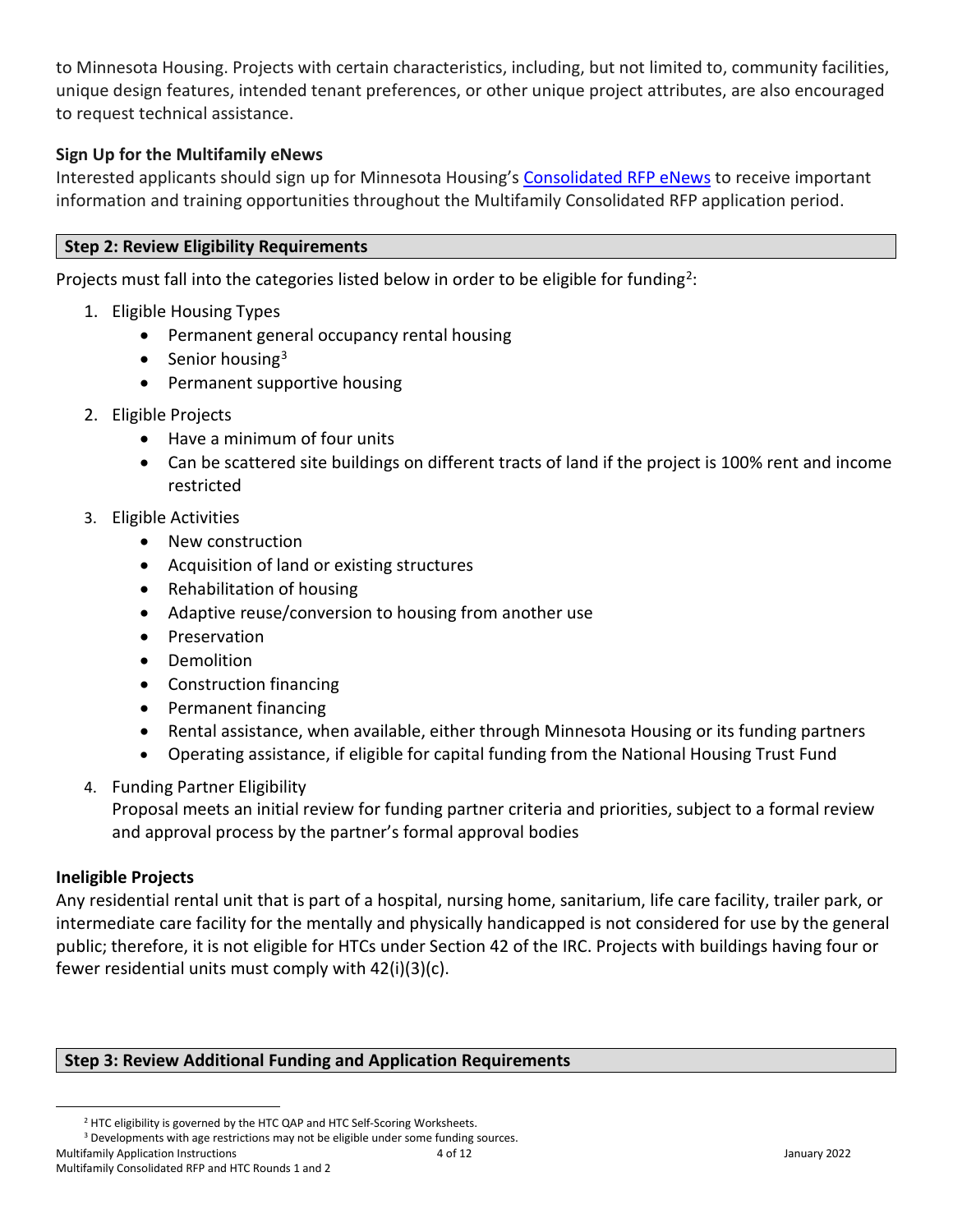## **Funding and Application Requirements**

Additional funding and application requirements include:

- Project feasibility
- Organizational capacity
- Financial capacity
- Strategic and selection priorities
- Deferred loan funding priorities
- Underwriting standards

#### **Project Feasibility**

Projects must demonstrate and satisfy the following feasibility requirements in their application:

- Whether the proposed site is appropriate for the proposed housing and the target population.
- Whether the proposed housing is needed in the intended market based upon population, job growth, and very low housing vacancy rates. This includes the need for supportive housing units.
- Whether the costs of developing the housing are reasonable and/or justifiable.
- Whether the applicant has demonstrated cost effectiveness for all stages and aspects of the development without compromising overall development quality.
- Whether the housing is economically viable.
- For permanent supportive housing, whether the service model, staffing, and secured funding are adequate to address the needs of the population to be served.
- For projects that are to be developed in tandem with another project (e.g. with shared underground parking), the application must demonstrate that each individual project can be financed and built independently. The Workbook must reflect all costs associated with each project.

## **Financial and Organizational Capacity**

Applicants must submit the required qualification forms. The forms can be accessed on Minnesota Housing's [website,](https://www.mnhousing.gov/sites/multifamily/qualificationforms) along with additional information and instructions for submittal.

Projects must demonstrate and satisfy the following capacity requirements in their application:

- The applicant's related housing experience
- Whether the applicant has successfully completed similar projects or is partnering with other organizations that have successfully completed similar projects
- Whether the applicant has strong current and expected ongoing capacity to complete the proposed housing, as well as other proposals being developed by the organization
- Whether the applicant has the capacity to maintain the rental housing long-term

## **Strategic and Selection Priorities**

When determining funding awards, Minnesota Housing prioritizes those proposals that best meet the greatest number of Strategic Priority Policy Thresholds as outlined in the current QAP, which reflect Minnesota Housing's policy goals for the current funding round. Proposals must meet at least one strategic priority to be eligible for funding from Minnesota Housing as demonstrated in the Multifamily Rental Housing Narrative. Developments that meet the most of these criteria will receive priority.

## **Deferred Loan Funding Priorities**

Multifamily Application Instructions 5 of 12 January 2022 Multifamily Consolidated RFP and HTC Rounds 1 and 2 Minnesota Housing offers different sources of deferred funding through the Multifamily Consolidated RFP, which are typically comprised of federally appropriated funds, state appropriated funds, and Minnesota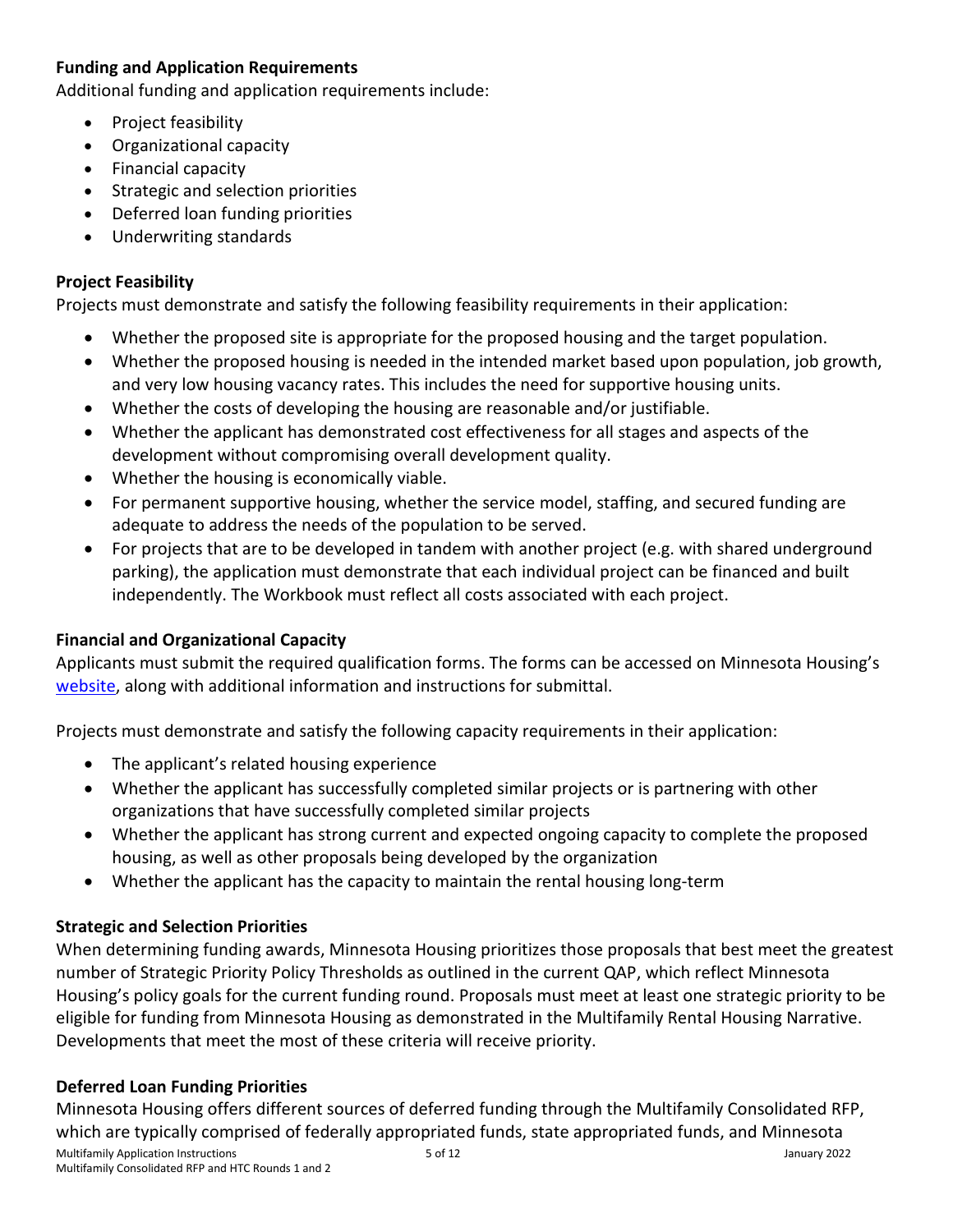Housing allocated funds. Minnesota Housing evaluates the proposals for the best available deferred loan funding source. Refer to Minnesota Housing program guides and manuals for specific funding sources and requirements.

#### **Minnesota Housing Multifamily Underwriting Standards**

Refer to the Minnesota Housing [Multifamily Underwriting Standards](https://www.mnhousing.gov/get/MHFA_247348) for information on Minnesota Housing's underwriting standards. These standards are used by Minnesota Housing for underwriting and sizing of all funding awards, including HTCs.

#### **Other Requirements**

In addition to the funding and application requirements above, other considerations include:

- Payment standards
- Rent and income limits
- Design standards
- Site control
- Prevailing Wage
- Tenant selection plan guidelines

#### **Payment Standards**

Public Housing Agencies (PHAs) adopt payment standard schedules that establish the Housing Choice Voucher (HCV) and the Veterans Affairs Supportive Housing (VASH) voucher payment standards amounts for unit sizes in the PHA jurisdiction. Minnesota Housing encourages developers to be aware of the payment standards in the project area so that units seeking Minnesota Housing financing are accessible to voucher holders.

#### **Rent and Income Limits**

Minnesota Housing requires rent and income limits consistent with those specified in the owner's application, and as underwritten by Minnesota Housing for selected projects, provided that they are not higher than applicable program statutor[y rent and income limits.](https://www.mnhousing.gov/sites/multifamily/limits)

#### **Multifamily Design Standards**

Minnesota Housing is committed to constructing or rehabilitating multifamily housing to a standard that when properly maintained, remains decent, safe, and affordable for a long-term duration.

Minnesota Housing has established minimum design standards that are applicable to the construction/rehabilitation project being proposed. Minnesota Housing's Rental Housing Design/Construction Standards incorporate requirements from a variety of sources to further Minnesota Housing's charge to facilitate the provision of decent, safe, and sanitary housing in the state. Overall, Minnesota Housing's standards help ensure that financed affordable housing is sustainable, cost-effective, healthy, and energy efficient. The type of housing and funding program often dictates which standards apply. Refer to the Minnesota Housing [Building Standards webpage](https://www.mnhousing.gov/sites/multifamily/buildingstandards) for the Rental Housing Design/Construction Standards and other design information.

#### **Site Control**

Applicants must demonstrate acceptable evidence of title/site control, which includes the following: a purchase agreement, purchase option, or letter of intent from a governmental body for a sole developer. If there is no transfer of ownership, then the warranty deed or contract for deed is acceptable.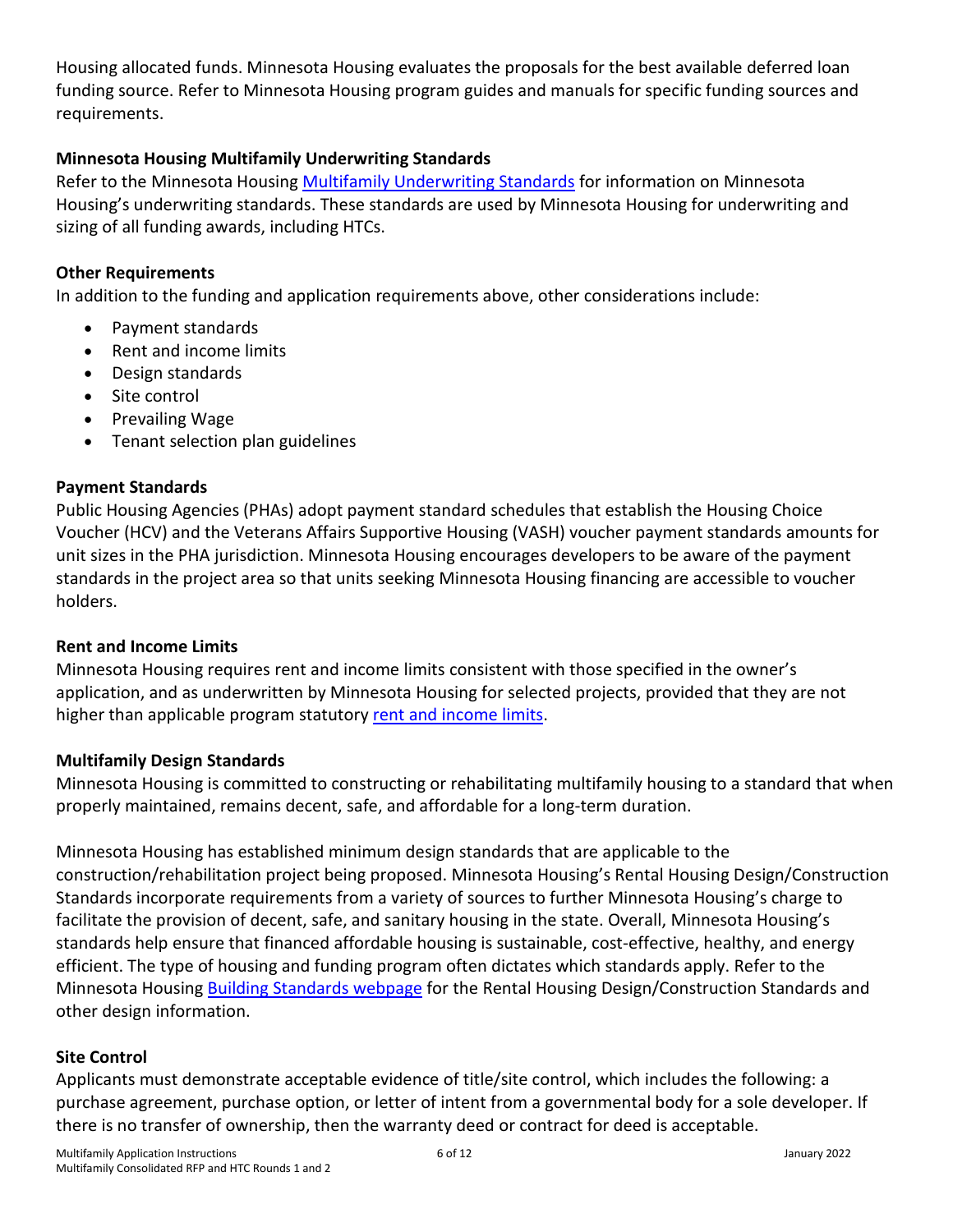The evidence of site control **must**:

- Be current not expired
- Be fully executed by both buyer and seller
- **Include the legal description of the property**
- Have the purchase price clearly indicated
- Extend at least through the calendar year of the funding round, including automatic extensions. If the purchase agreement does not contain a specific date of expiration, but rather a series of phases with timeframes, the applicant must document how long the agreement extends, given the allowable timeframes.

#### **Prevailing Wage**

Under certain circumstances, awards of Minnesota Housing loans or grants may trigger state prevailing wage requirements under Minn. Stat. § 116J.871. In broad terms, the statute applies to awards that meet the following conditions: (1) new housing construction (not rehabilitation); and (2) a single entity receives from Minnesota Housing \$200,000 or more of grant proceeds or \$500,000 of loan proceeds. The statute excludes new housing construction in which total financial assistance at a single project site is less than \$100,000.

Please note the following statutory provisions:

- A state agency may provide financial assistance to a person only if the person receiving or benefiting from the financial assistance certifies to the commissioner of labor and industry that laborers and mechanics at the project site during construction, installation, remodeling, and repairs for which the financial assistance was provided will be paid the prevailing wage rate as defined in section 177.42, subdivision 6. Minn. Stat. § 116J.871, subd. 2.
- It is a misdemeanor for a person who has certified that prevailing wages will be paid to laborers and mechanics under subdivision 2 [see above] to subsequently fail to pay the prevailing wage. Each day a violation of this subdivision continues is a separate offense. Minn. Stat. § 116J.871, subd. 3.

*Note regarding prevailing wages and publicly owned or leased developments*: A separate prevailing wage statute, Minn. Stat. § 177.41-.43, may apply if funds are used for a new or existing building that is publicly owned or leased. Applicants are encouraged to reach out the Department of Labor and Industry before an application is submitted to understand compliance obligations.

All questions regarding state prevailing wages and compliance requirements should be directed to the Department of Labor and Industry as follows:

> Division of Labor Standards and Apprenticeship Karen Bugar, State Program Administrator 443 Lafayette Road N, St. Paul, MN 55155 651.284.5091 or [dli.prevwage@state.mn.us](mailto:dli.prevwage@state.mn.us)

## **Tenant Selection Plan (TSP) Guidelines**

Multifamily Application Instructions 7 of 12 January 2022 Multifamily Consolidated RFP and HTC Rounds 1 and 2 Each property funded through Minnesota Housing's Multifamily Consolidated RFP, RFP/HTC Round 1 and HTC Round 2 is required to have a TSP. Projects that are selected to serve specific populations (e.g., high priority homeless, people with disabilities, seniors) need to have TSPs that address the specified population. All projects are required to follow Minnesota Housing's [Tenant Selection Plan Guidelines.](https://www.mnhousing.gov/get/MHFA_1039899) These guidelines were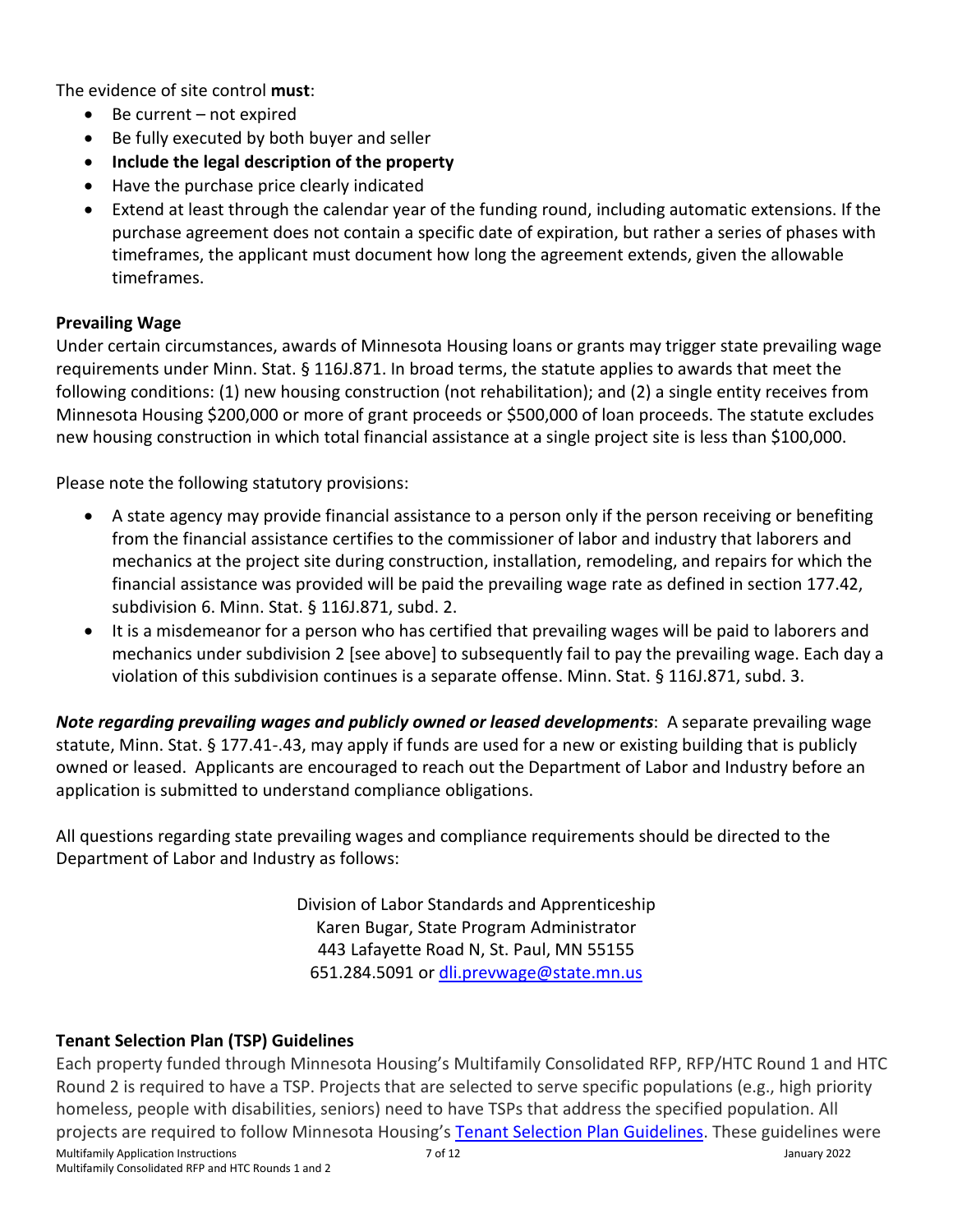significantly revised in December 2020 to add tenant screening criteria requirements for projects that apply for funding after March 31, 2021. Applicants are advised to review the new criteria with their management agent to verify that they can comply with the new requirements. **NOTE:** Specific funding sources may also have their own TSP requirements.

Minnesota Housing will review TSPs prior to loan closing, at HTC carryover (9%), or 42(m)application (4% HTCs) to confirm that the plan is structured to adequately reach the intended population and complies with the TSP Guidelines.

Minnesota Housing has a new review checklist for TSPs that must be submitted as part of due diligence. This checklist provides a guide for projects to verify the TSP is structured to serve the intended population(s) and includes the necessary components based on funding requirements as well as state and federal TSP guidance. Minnesota Housing staff will then use the completed checklist to inform their review of each project's TSP submitted as part of due diligence. A recorded training that outlines the timeline, process, and information about implementation is posted on the TSP web page.

For more information, refer to Minnesota Housing's [Tenant Selection Plan webpage.](https://www.mnhousing.gov/sites/multifamily/tenantselectionplan)

## **Step 4: Determine the Financial Structure and What Application Type You Need to Submit**

A dual application is an application submitted with two different financial structures, which results in a primary and a secondary application. The project can be financed and structured with 9% HTCs, a deferred loan with 4% HTCs, or only a deferred loan with no HTCs.

Dual applications allow Minnesota Housing to maximize the available funding resources as well as the number of applications funded through the Multifamily Consolidated RFP.

Minnesota Housing will review and score the dual application per the respective criteria and priorities as outlined in Minnesota Housing's QAP and the HTC Self-Scoring Worksheet. **The two proposals must have the same structure and selection priorities (same unit mix, tenant population, design/scope of work, management and operating expenses, rent structure, etc.).** 

## **Guidance for Dual Applications**

- In order to be considered as a dual application, you must submit the required dual application checklist items in the Portal.
- Applicants should submit the Self-Scoring Worksheet and two Workbooks reflecting both the 9% HTCs and the deferred loan with 4% HTCs proposals. The primary and secondary submissions must be identical (unit mix, tenant population, design/scope of work, management and operating expenses, rent structure, etc.), with only minor variations in the development budget for the deferred loan with 4% HTCs version.
- Generally, Minnesota Housing will not issue tax-exempt volume limited bonds for developments located in Minneapolis, St. Paul, or Dakota County unless the development receives an award of Housing Infrastructure Bonds (HIBs).
- Minnesota Housing will generally not issue tax-exempt bonds where the amount necessary to meet the 50% test is less than \$2,000,000.

## **Guidance for HIB Eligible Projects at the Time of Application**

HIB deferred loans may be structured in different ways: one structure uses tax-exempt volume cap and can qualify the project for 4% HTCs, while other bond structures do not use a tax-exempt volume cap and do not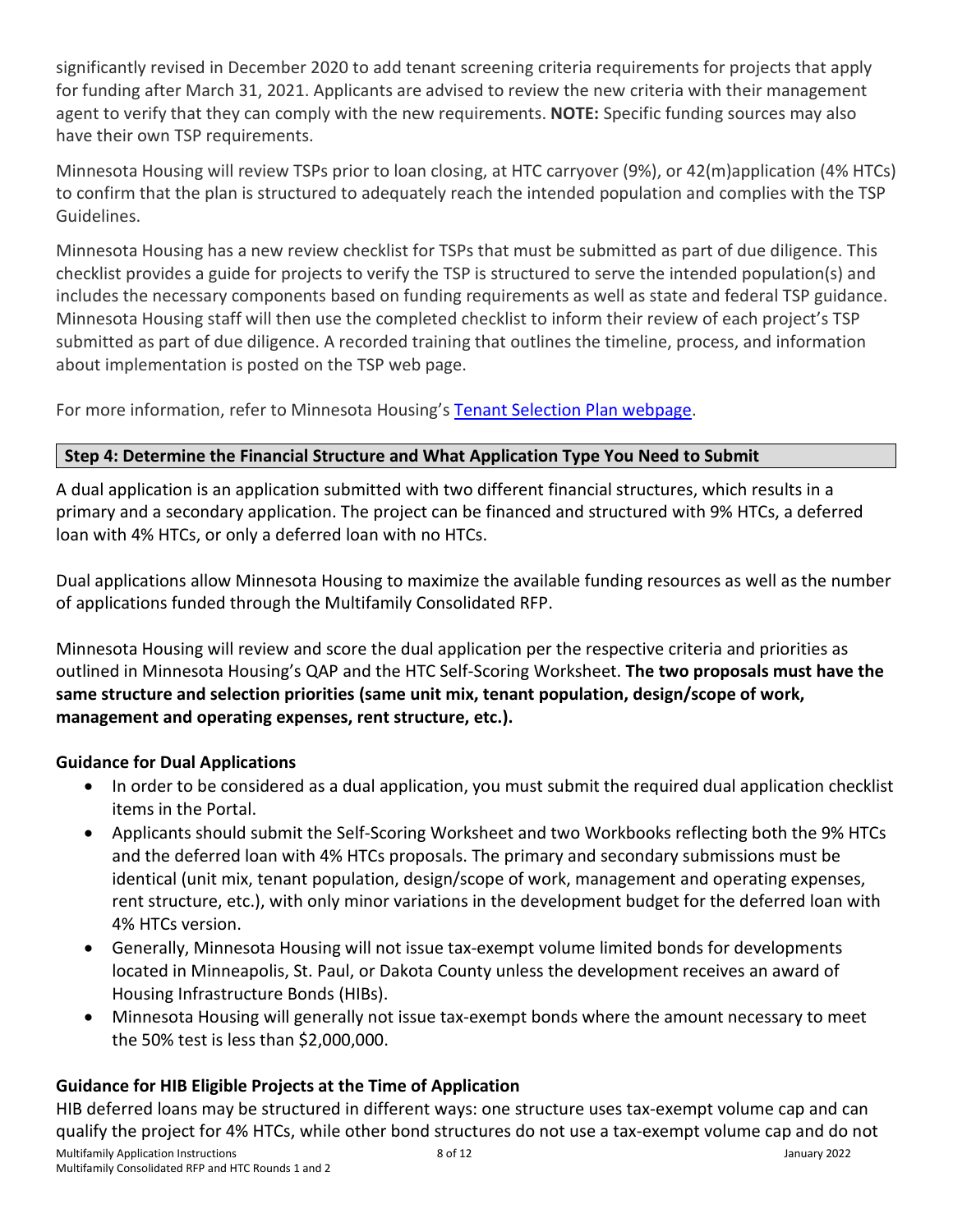qualify the development for 4% HTCs. As tax-exempt volume cap bonds are limited, having the flexibility to structure HIB loans without 4% HTCs allows Minnesota Housing to deploy even more funding during the Multifamily Consolidated RFP.

An HIB eligible application submitted as a deferred loan with 4% HTCs (either by itself or as part of a Dual Application) may also be reviewed for only a deferred loan. This review is at Minnesota Housing's discretion and will be informed by the availability of HIBs and other considerations and eligibility requirements.

This applies to HIB eligible projects meeting the following criteria:

• Projects sponsored by a non-profit or governmental organization

**NOTE: Minnesota Housing strongly encourages sponsors to submit an additional Workbook and Bond Test Analysis form as part of the application with a deferred loan only structure.** These materials may be submitted to the HIB Deferred-Only Workbook and HIB Deferred-Only Bond Test Analysis checklist items in the Application Checklist.

There can be significant complexities with a deferred loan only structure if there are no other non-HIB sources of funding. In particular:

- If the project contains a community service facility
- If the land or building is acquired prior to selection by Minnesota Housing
- If the buyer and seller are related parties
- If reserves are required
- If under a deferred loan -only structure where there is no Limited Partner or HTCs and an identify of interest exists between the borrower and the developer, architect, or general contractor.

Any sponsor with a project meeting the criteria above should meet with Minnesota Housing staff for technical assistance.

#### **Guidance for Bonds**

Applicants requesting short-term tax-exempt bonds from Minnesota Housing should assume that if selected, Minnesota Housing will provide both a short-term loan financed with bond proceeds and, if the project supports it, an amortizing long-term mortgage loan.

#### **Step 5: Create a Portal Account**

Applicants apply for funding through Minnesota Housing's online Portal. The Portal allows applicants to log in, custom build an application checklist based on the type of proposal submitted and upload all application materials**. Most items have descriptive help text that provides important information on submission. [Review instructions on how to navigate the Portal and submit an application.](https://www.mnhousing.gov/sites/multifamily/portal)**

To apply through the Portal, applicants will need to request a user account. To request an account, complete the [online form.](https://www.cvent.com/surveys/Questions/IDConfirm.aspx?s=2e7cb2af-51e0-471b-8bd3-7ca8f12fae88)

**NOTE:** Refer to the [Multifamily Customer Portal User Guides](https://www.mnhousing.gov/sites/multifamily/portal) for more information.

#### **Property and Project Numbers**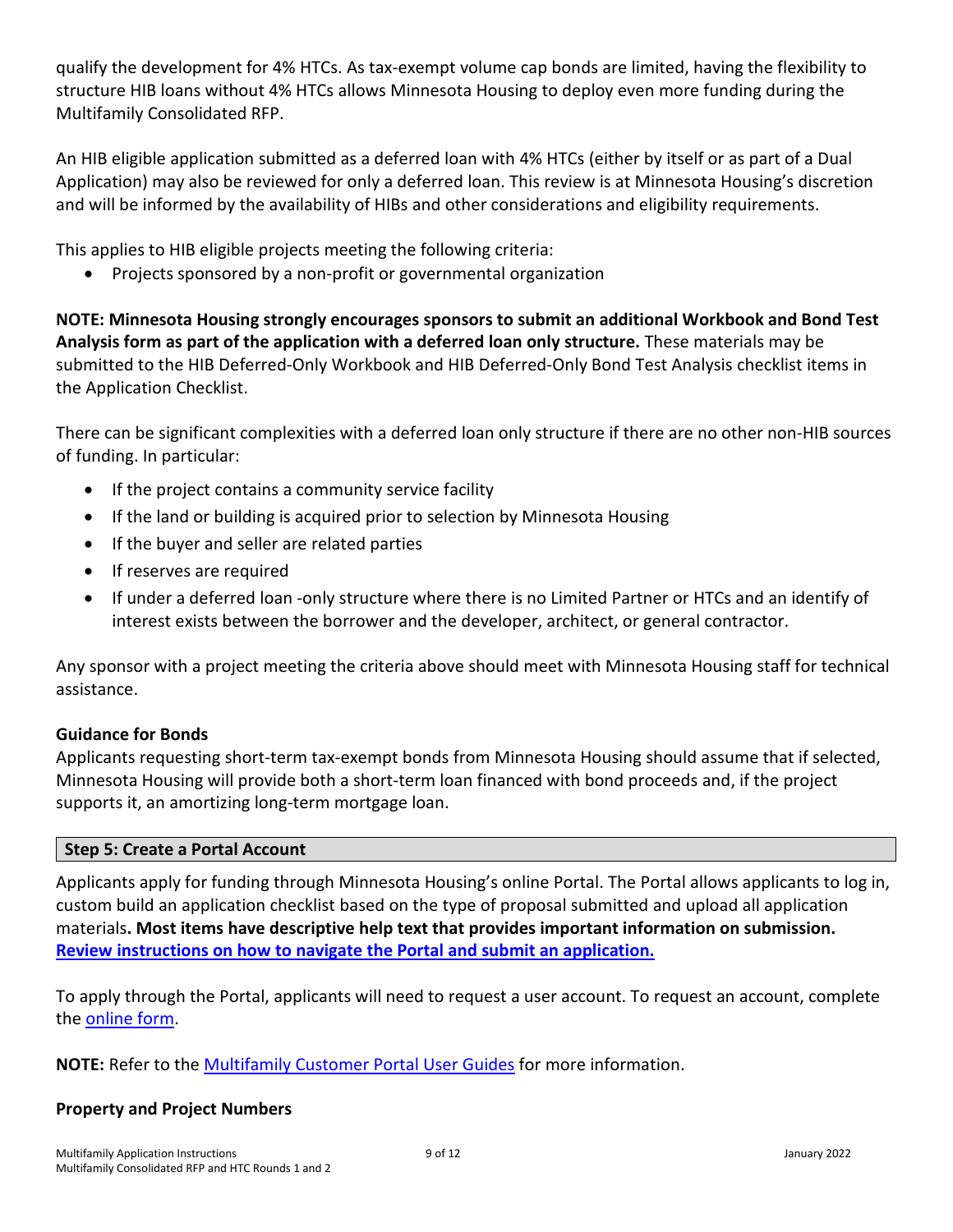On many Minnesota Housing forms, applicants are asked to provide a property number (D#) and a project number (M#). A D# is a four-digit number assigned by Minnesota Housing to represent the property. The Portal will automatically assign an M# and a secondary M# number in case applicants are submitting a dual application.

Applicants need to list the primary M# in their workbook and the HTC Self-Scoring Worksheet and Deferred Loan Priority Checklist. Enter the secondary M# in the dual application workbook and the HTC Self-Scoring Worksheet and Deferred Loan Priority Checklist.

The D#, M# and secondary M# can be found in the project detail section of an applicant's project.

## **Step 6: Gather Your Materials and Apply by the Deadlines**

Applicants are responsible to know all requirements that are needed in order to submit a complete application based on the specific housing proposal and financing or application type.

| <b>Required Submission Items</b>                                                                                                                                                                                                         | <b>How to Submit</b>                                                                                                                                       | <b>Application Due Date</b>                                                                                                                   |  |  |  |  |
|------------------------------------------------------------------------------------------------------------------------------------------------------------------------------------------------------------------------------------------|------------------------------------------------------------------------------------------------------------------------------------------------------------|-----------------------------------------------------------------------------------------------------------------------------------------------|--|--|--|--|
| Multifamily Consolidated RFP (including HTC Round 1)                                                                                                                                                                                     |                                                                                                                                                            |                                                                                                                                               |  |  |  |  |
| Pre-Application: Innovative<br><b>Construction Techniques</b>                                                                                                                                                                            | <b>Multifamily Customer Portal</b>                                                                                                                         | April 14, 2021 by noon                                                                                                                        |  |  |  |  |
| Intent to Apply                                                                                                                                                                                                                          | <b>Multifamily Customer Portal</b>                                                                                                                         | May 20, 2021 by noon                                                                                                                          |  |  |  |  |
| Pre-Application: Section 811 PRA                                                                                                                                                                                                         | <b>Multifamily Customer Portal</b>                                                                                                                         | May 20, 2021 by noon                                                                                                                          |  |  |  |  |
| Fee Remittance Form, including<br>supporting documentation<br>NOTE: All fees are non-refundable                                                                                                                                          | Minnesota Housing<br>Attention: Tamara Wilson<br>400 Wabasha Street North, Suite 400<br>St. Paul, MN 55102                                                 | July 15, 2021<br>NOTE: If hand delivering, the<br>deadline is 4:00 p.m. If mailing,<br>it must be postmarked as of July<br>15, 2021.          |  |  |  |  |
| <b>Application Package</b><br>This includes, but is not limited to:<br>Site control<br>$\bullet$<br><b>Qualification forms</b><br>$\bullet$<br>Financial information<br>$\bullet$                                                        | <b>Multifamily Customer Portal</b><br>*The Sponsor Qualification Form and<br>financials must be submitted via the<br><b>Multifamily Secure Upload Tool</b> | July 15, 2021 by noon                                                                                                                         |  |  |  |  |
| HTC Round 2 - Projected Due Dates                                                                                                                                                                                                        |                                                                                                                                                            |                                                                                                                                               |  |  |  |  |
| Intent to Apply<br>This includes, but is not limited to:<br>Site control<br>$\bullet$<br><b>Qualification forms</b><br>$\bullet$<br><b>Financial information</b><br>$\bullet$<br>Pre-Application: Section 811<br>$\bullet$<br><b>PRA</b> | <b>Multifamily Customer Portal</b><br>*The Sponsor Qualification Form and<br>Financials must be submitted via the<br><b>Multifamily Secure Upload Tool</b> | March 11, 2022 by noon                                                                                                                        |  |  |  |  |
| Fee Remittance Form, including<br>supporting documentation<br>NOTE: All fees are non-refundable                                                                                                                                          | Minnesota Housing<br>Attention: Tamara Wilson<br>400 Wabasha Street North, Suite 400<br>St. Paul, MN 55102                                                 | March 11, 2022<br><b>NOTE:</b> If hand delivering, the<br>deadline is 4:00 p.m. If mailing,<br>it must be postmarked as of<br>March 11, 2022. |  |  |  |  |
| <b>Multifamily Application Instructions</b>                                                                                                                                                                                              | 10 of 12                                                                                                                                                   | January 2022                                                                                                                                  |  |  |  |  |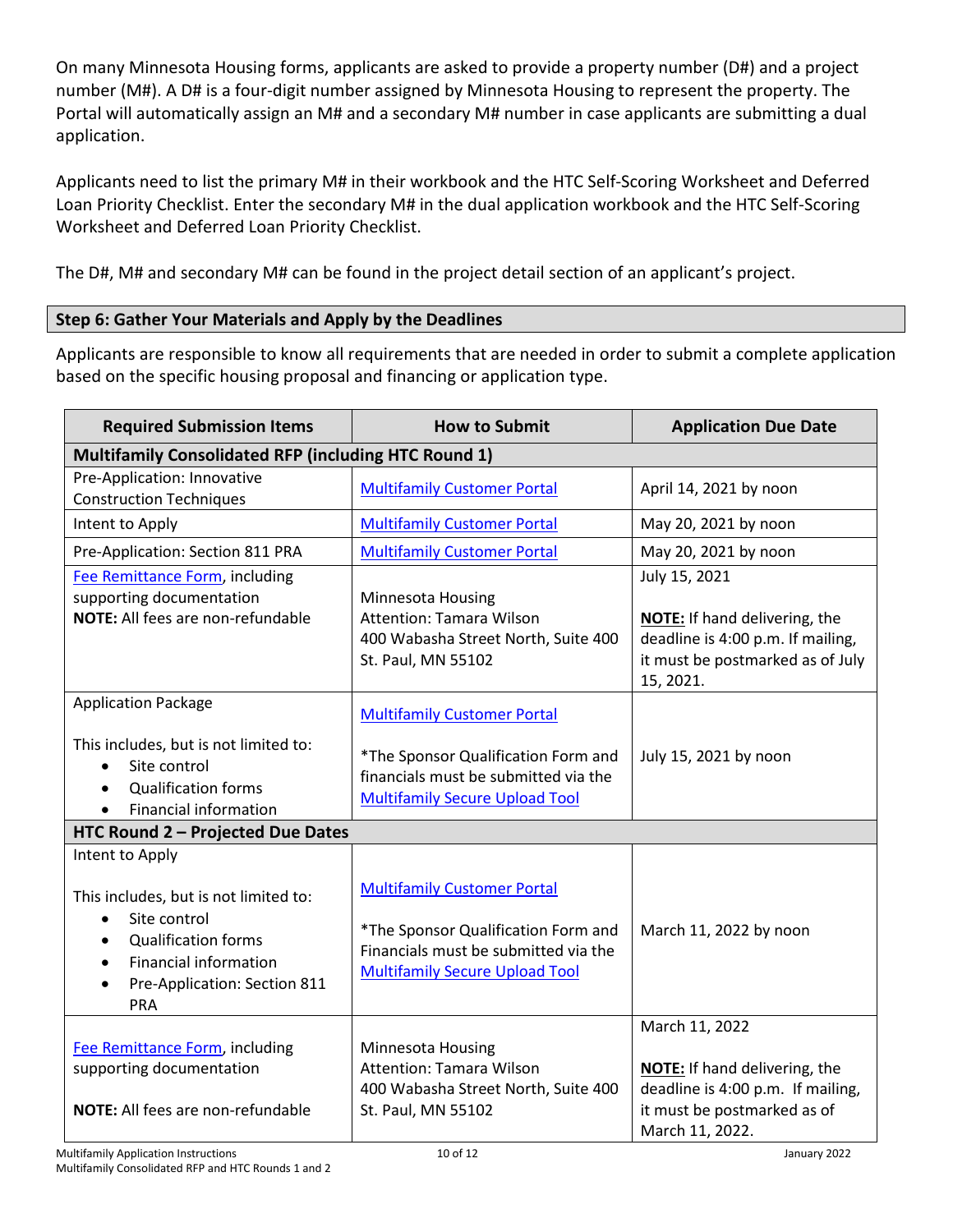| Application Package (for HTC Round 2)   Multifamily Customer Portal |  | (tentative) March 25, 2022 by |
|---------------------------------------------------------------------|--|-------------------------------|
|                                                                     |  | noon                          |

#### **Signatures**

All application materials with a signature block must be signed, including the Master Certification Form. Minnesota Housing will accept the following signatures:

- Scanned wet signatures
- DocuSign, if the applicant has an active DocuSign account
- Adobe Pro signatures
- A photo of the signed document(s)
- Mailed original copies. If mailing original copies, they must be received in accordance with all deadlines and requirements outlined above.

## <span id="page-10-0"></span>**Application Review and Selection Process**

In addition to the items listed above and final project score, Minnesota Housing considers the following when reviewing applications and making selection decisions:

- Geographic distribution: Minnesota Housing evaluates geographic distribution of resources throughout the state when making Multifamily Consolidated RFP selection decisions.
- Amount of funding requested: Minnesota Housing considers the amount of funding requested in comparison to available resources in order to fully fund as many projects as possible.
- [Minnesota Housing Strategic Plan:](https://www.mnhousing.gov/get/MHFA_236075) Among comparable applications, Minnesota Housing considers how the proposed project aligns with the goals and objectives outlined in the Strategic Plan and attempts to balance project types (e.g. permanent supportive housing, seniors).

**NOTE**: Minnesota Housing reserves the right to withdraw this request for proposals, to not make selections, and to modify dates and submission material requirements, as it deems necessary. Minnesota Housing will post notice of any such changes on its website and is not able to reimburse any applicant for costs incurred in the preparation or submittal of proposals. Minnesota Housing reserves the right, in its sole discretion, to request additional information or deem an error related to an application to be nonmaterial.

## <span id="page-10-1"></span>**Communication: Application Deadline through Selection**

Minnesota Housing does not communicate or permit clarifications specific to scoring documentation. Minnesota Housing may, at its sole discretion, communicate with an applicant related to the feasibility review of the project or for non-scoring application related items. Minnesota Housing may, at its sole discretion, provide an applicant with additional time to produce a required signature if incomplete or missing, provided Minnesota Housing determines this practice can be applied consistently and within a prudent timeline.

## <span id="page-10-2"></span>**Application Reference Materials**

Consult the following resources for scoring guidance when applying for funds from Minnesota Housing:

| <b>Application Type</b> | <b>Scoring Guide</b> | <b>HTC Self-Scoring</b> | Deferred Loan Priority |
|-------------------------|----------------------|-------------------------|------------------------|
|                         |                      | <b>Worksheet</b>        | <b>Checklist</b>       |